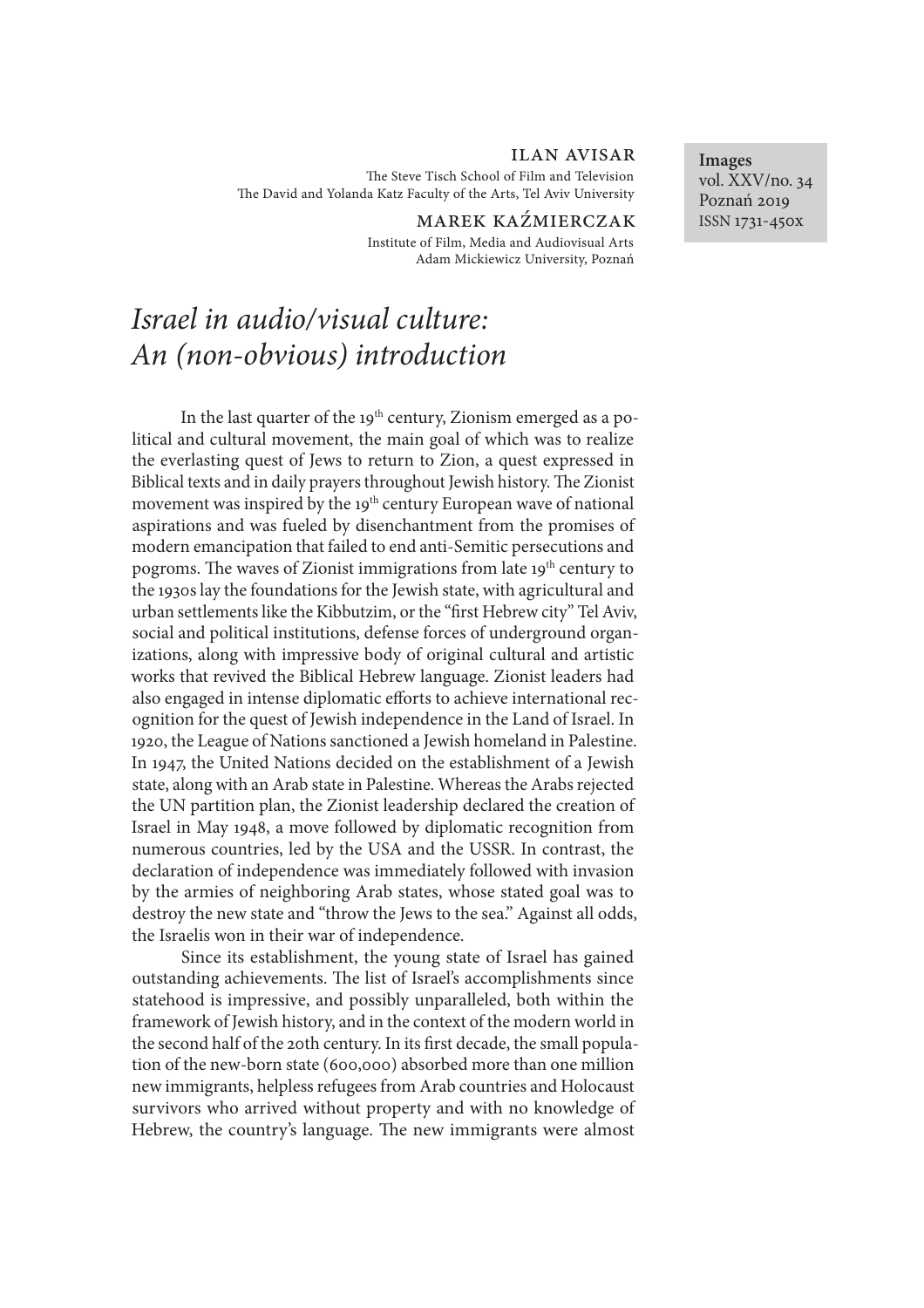immediately integrated into the vibrant society and stable democracy of the young state. Israel also developed a strong army that defended its threatened borders, scoring a brilliant victory in 1967 against its enemies, who planned another attempt to destroy the Jewish state. In less than a week, in the so-called Six Day War, Israel gained control of the Sinai peninsula, following the defeat of the Egyptian army; the Golan Heights, after defeating the Syrian army; and Judea and Samaria, which is also known as the West Bank of the Kingdom of Jordan. In its first two decades of existence, Israel scored several significant scientific achievements, including the cultivation of a nuclear program, launching a rocket into space, and developing agricultural methods that were exported to developing nations in Africa and Asia by teams of Israeli advisors. Israel's development in the last fifty years has placed her in the top ten countries in the world in many categories, including the 8th most powerful behind the United States, Russia, China, Germany, the United Kingdom, France and Japan, in that order.

Israeli culture is also present on the world stage, thanks to the significant contributions of Israeli artists to the global art scene. To cite a few recent examples, in the areas of film and television, the Israeli tv series *Shtisel* (which premiered in 2013), about the daily life, social problems and family dramas of orthodox Jews in religious neighborhoods, and is distributed by the online streaming service Netflix, has gained universal popularity; Israeli films have garnered prestigious awards in international film festivals - for example *Synonyms* by Nadav Lapid won first prize (the Golden Bear Award) in the Berlin International Film Festival (2019), and the 2019 Oscar award in the category of Best Live Action Short was given to Israeli filmmaker Guy Nattiv for his short film *Skin*.

Israel is present on Facebook, Twitter, Instagram, YouTube in diverse texts, posts, messages, films, signs, ranging from video games (*Raid Gaza!* [Marcus Richert, 2008], and *Save Israel* [Ami Hanya Games, 2009]) to popular songs. Neta Barzilai's TOY, winner of the 2018 Eurovision song contest, played more than 111 million times, and Asaf Avidan's personal *Reckoning song* played more than 24 million times on YouTube. Avidan's lyrics are in English, expressing universal sentiments: "One day baby, we'll be old/ Oh baby, we'll be old/ And think about the stories that/ we could've told// Little me and little you/ Kept doing all the things they do/ They never really think it through/ Like I can never think you're true". On August 2<sup>nd</sup>, 2016, Facebook featured a short cartoon shared inter alia by the profile *Europeans Against Antisemitism*. There are three symbolic elements in this short film: Europe as a castle, Israel as a superhero and ISIS as a big stone. The big stone threatens to destroy the castle, but it is stopped by the superhero, in spite of the fact that the citizens of the castle are anti-Semites who call to "boycott Israel", and shoot arrows at the superhero's back. This short film was on Facebook only between June  $1^{st}$  and August  $2^{nd}$ , 2016, but was viewed more than 1 million times.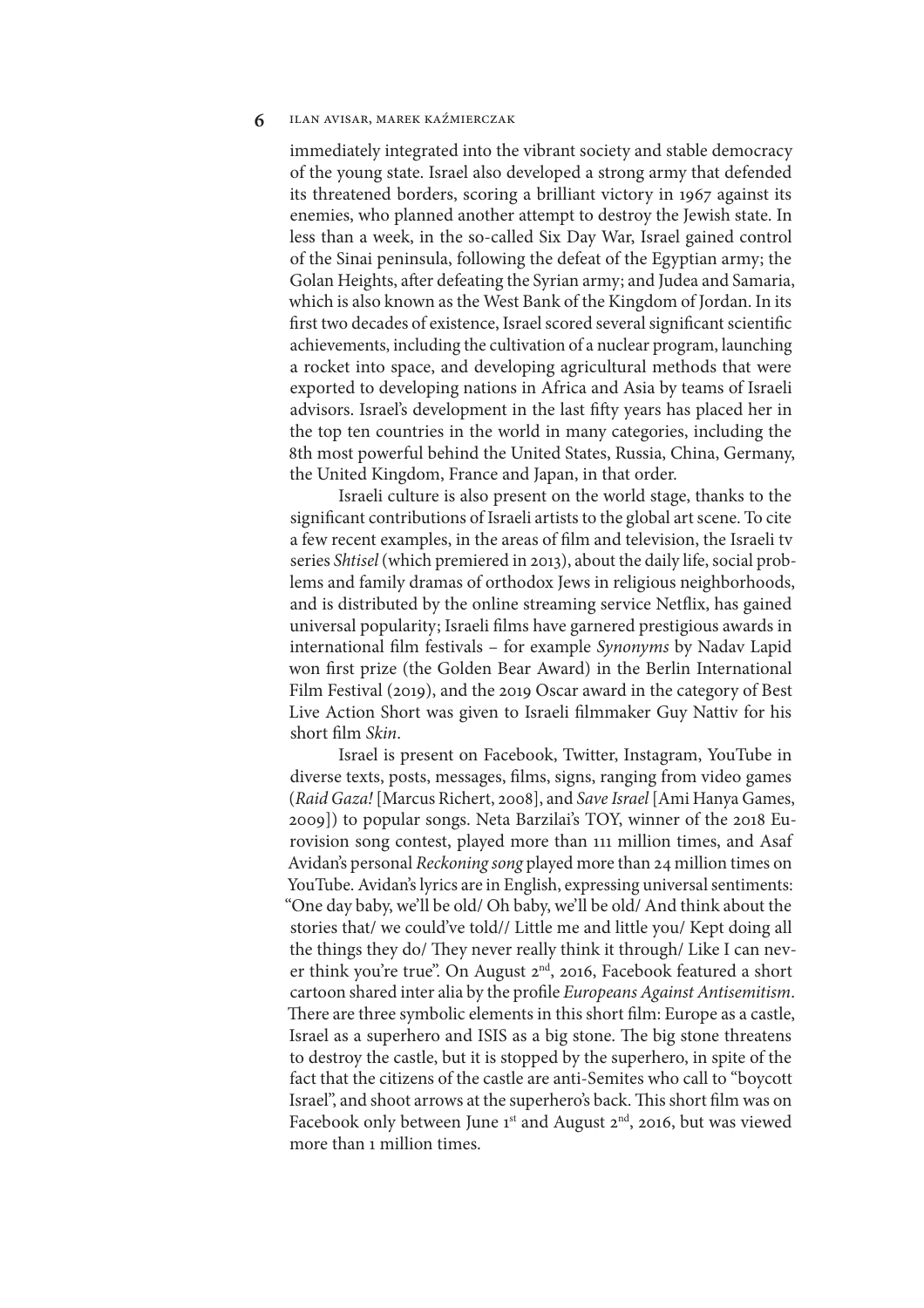At the same time, Israel suffers continuously from animosity and threats of destruction. The old forms of antisemitism that led to the Holocaust have been overshadowed by a new form of anti-Zionist antisemitism, cultivated by several Arab states and Iran, and fueled by radical progressives and neo-Nazis in western countries.

In the first seventy years of Zionism, the new settlers developed a distinct culture, reviving the Hebrew language and cultivating a national identity based on collective historical memory and the shared national aspiration to achieve a sovereign Jewish state. Intellectuals, literati and artists have always played a decisive role in fashioning the historical fate of the Jewish people, and they had a crucial role in the formative years of Zionism and the critical years leading to the establishment of the Jewish state. In the history of modern Zionism, poets, novelists, thinkers and artists had a critical role in the articulation and the formation of new national identity based on shared history and tradition, the distinct characteristics of local sights, smells and sounds, and a vision of an independent Jewish state with high moral standards. In Israel today, art is an element of the entire fabric of life, presenting complex situations that verge on tragic contradictions, expressing the range of opinions of all segments of the population, and formulating the memories and dreams, hopes and fears, aspirations and inhibitions of the society as a whole.

Curiously, despite evident successes and national achievements, in the last seventy years of Israeli independence, new voices of critical reflections gradually replaced the cultural engagement with the nation-building project. The continuous struggle with threats of destruction and the rise of vicious anti-Zionism challenge the Zionist premise that altering Jewish history from diasporic existence to national independence will end antisemitism. The conflict with the Palestinian Arabs poses new threats of terrorism to Israeli civilians and serious moral dilemmas associated with the control of territories without peace or political agreement. The haunting shadows of the Holocaust trigger traumatic symptoms, and social problems of conflicting group identities challenge national unity.

In the context of the proliferation of digital media and global communications, dominated by commercial interests and numerous forces of political expressions, how can one find the "text" which might mold a generation's thinking about Israel? One potential answer is the significant works of audio-visual culture, which becomes the "generator" of contemporary myths. The cliché says a picture is worth a thousand words, and for us, the editors of this volume, audio-visual culture is treated as the multilayered system functioning as the "bloodstream" of discourses. Israel in audio/visual culture is actually a process full of questions, investigations, and a will for knowledge and dialogue.

There are three main parts of this volume. The main subject of the issue – *Israel in audio/visual culture* – is presented in seven articles.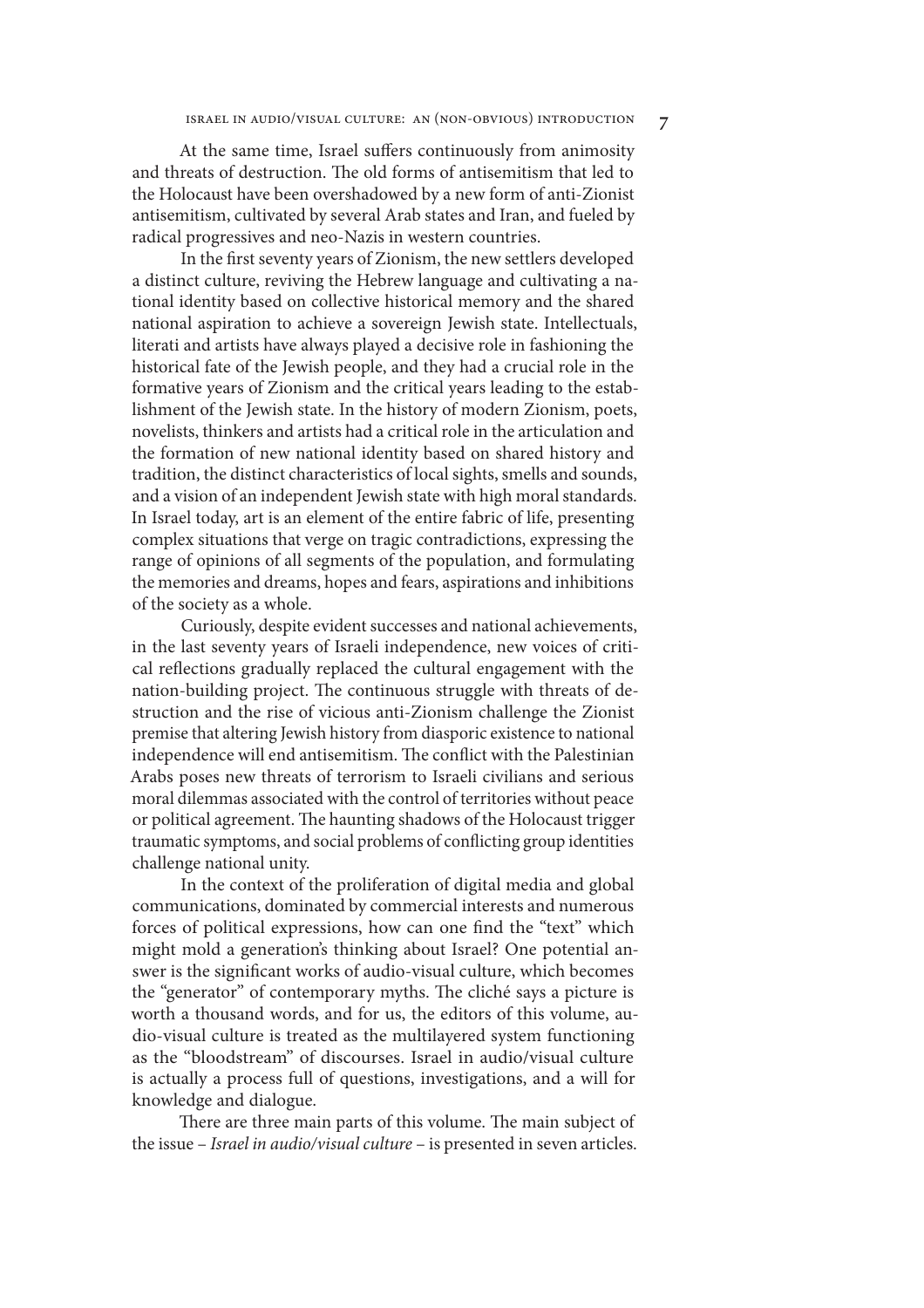Our interdisciplinary volume reveals the dynamics of understanding of Israel presented in meanings shaped and formed by diverse forms of communication, from traditional to digital and to biological. The second part is a Gallery where you can see the images created by Adi Nes, one of the most original Israeli photographers. The third part – Varia – consists of six articles. Two of them are in English and four are in Polish. These original articles become a subtle intellectual "report" from the research focused on film studies in general.

In the article entitled *Synagogue Paintings as Indicating a Developing Conception of National Redemption*, Zvi Orgad compares the interior paintings of two synagogues in the Nahlaot neighborhood in Jerusalem. Zvi Orgad notes that 50 years elapsed between the adornment of the two synagogues and demonstrates that the differences in the interior paintings reflect the development of a Jewish concept of national redemption. The actual changes in religious representations that are associated with national concepts also reveal the dichotomy and tensions between *sacrum* and *profanum* shared by the creative artists and the devoted congregants.

> While Zvi Orgad shows a national concept from the visual perspective of the interior painting in the two synagogues, Ilan Avisar analyzes the changes in thinking about nationalism shaped by a popular culture "aware of" its limits and possibilities.

> Ilan Avisar's paper entitled *The National and the Popular in Israeli Cinema* presents the articulation of national consciousness and the development of Israeli films as a national cinema. The paper notes the early stages of cinema development in the Zionist period and the commitment to the nation building project. In the 1980s, however, Israeli films were dominated by sceptical attitudes towards national values, expressing radical visions criticizing Israel political behavior. The critical stance, ironically facilitated by public funding for these films, led to some international awards in Europe mostly, but have alienated Israeli movie-goers. By the turn of the century a number of significant Israeli films, featuring both the problems and the achievements of the national challenges and not marked by radical political criticism, became popular with Israeli viewers, restoring the connection between Israeli films and their local audience and engendering a more positive discourse about national identity.

> Carrie Bettel's article entitled The Success of Adi Nes's Fictional *Photographic Portraits: Figures of Alterity and the Utilization of Memories in Visual Self-Portraiture* discusses images from three series – "Boys" (2000), "Soldiers" (1994–2000) and "Prisoners" (2000). Around 1659, Rembrandt painted *Jacob wrestling with the God*. The angel holds Jacob with two hands. One hand attracts Jacob, the second hand repels him. Carrie Bettel's article shows how this wrestling functions in a secular world – how Adi Nes's images display the drama of attraction and rejection in Israeli society. Nes's photographs demonstrate the ways in

# **Israel in audio/visual culture**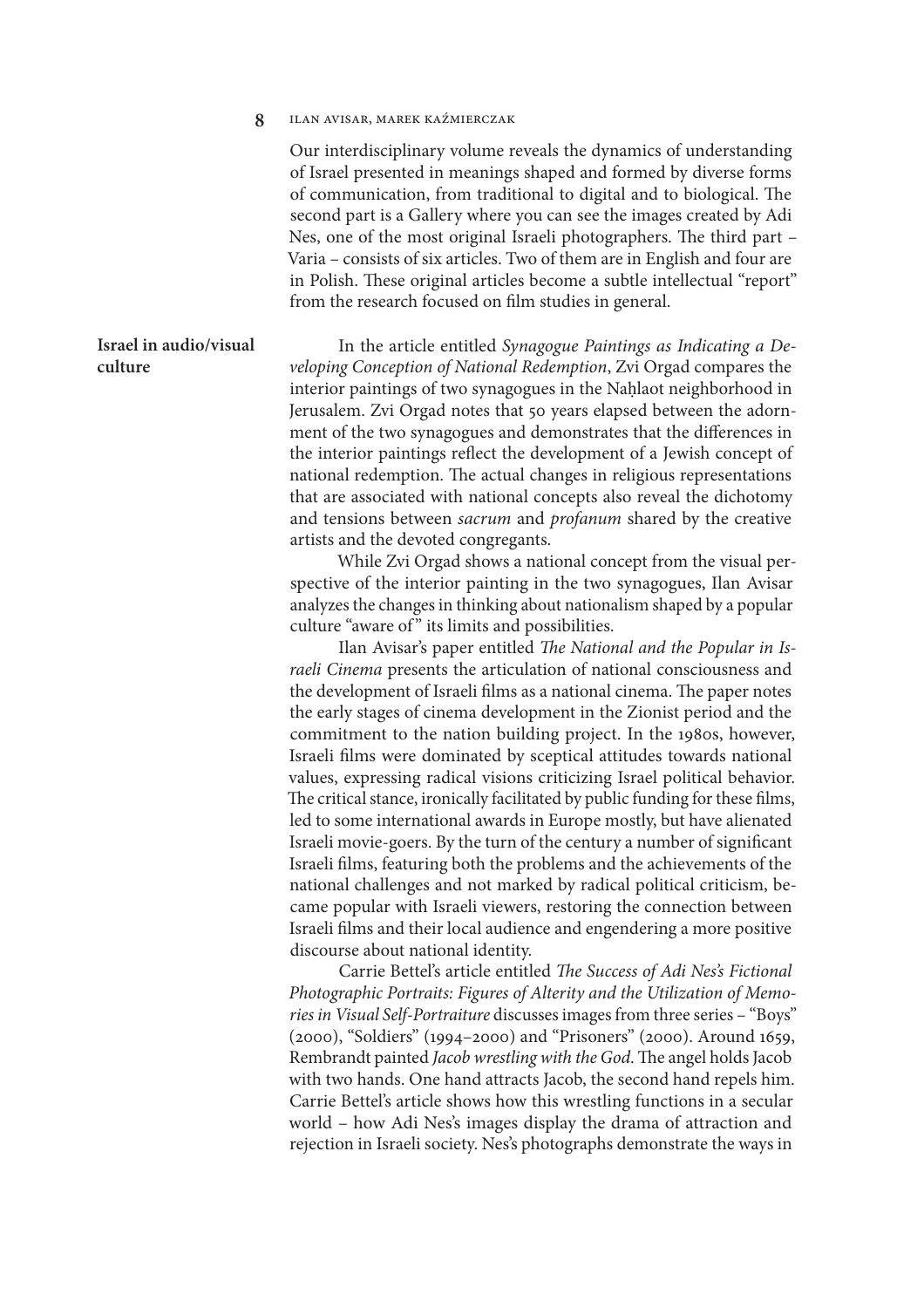which he feels like an outsider in Israel, as both a member of the Sephardic community and as a homosexual. Nes uses the figures of alterity by projecting himself into his images with the use of models in iconic positions and situations. The viewer may question the referentiality, or truthfulness, of each image but the artistic charge conveys the tension between the historical weight and the contemporary reality in Israel.

Marek Hendrykowski's paper *Reality as a Feeling – a Feeling as Reality. On Joseph Cedar's* #*lm, "Footnote"* is devoted to the analysis and interpretation of one remarkable film about academic intrigues and family conflicts. *Footnote* is treated as an image of contemporary intelligentsia understood in two complementary ways of the sociological and cultural context of academic life. Addressing the needs, drives, imaginations and dreams of academic activities, the author of this paper claims that the restoration of the proper measure of the analyzed issues concerns the sphere of values. This restoration is essentially cathartic. It means a symbolic agreement and the consent of the author of the film and his viewer to the mutual conviction that, in addition to what is current, scholars erect lifelong buildings of monumental importance to the life of the community, of which they are a distinguished particle.

Yael Ben-Moshe and Tobias Ebbrecht-Hartmann's *Terror Films:*  "*e Socio-Cultural Reconstruction of Trauma in Contemporary Israeli Cinema* examines images of trauma in contemporary Israeli cinema during and after the Second Intifada (2000–2005). The authors discuss several low-budget films that feature terrorist violence in diverse social contexts. Coping with trauma resulting from a terrorist attack remains, however, a subjective matter of a socially problematic, complex reality. It integrates parallel, often competing, multidirectional elements, which not only affect but also question the cultural repertoire of commemoration and representation from a subjective – fragile – point of view. 8eir paper also analyzes two notable Israeli war movies, *Beaufort* and *Waltz with Bashir*, in which war memories seem to indirectly reference and replace more recent but non-expressible experiences with suicide terrorism. The authors conclude: "As a subjective experience, the films express the post-traumatic suffering personified in mentally and emotionally isolated characters within a wounded collective environment and tradition that is powerless to help them. However, simultaneously, they seek for an experiential space beyond private mourning and the contested public sphere that acknowledges both the personal and the collective trauma of terrorism."

The last two papers of this part of the volume refer to the connections between art and national identity. Ruth Dorot analyses how the land of Israel is painted by diverse artists and how art becomes a medium of contemporary forms of being, a medium of identity and memory where imagination and sensual experience are mediated by colours and styles of painting. Sylwia Szykowna's *Art as a laboratory – Guy Ben-Ary's work* focuses on an international Israeli artist in the new field of Bio Art.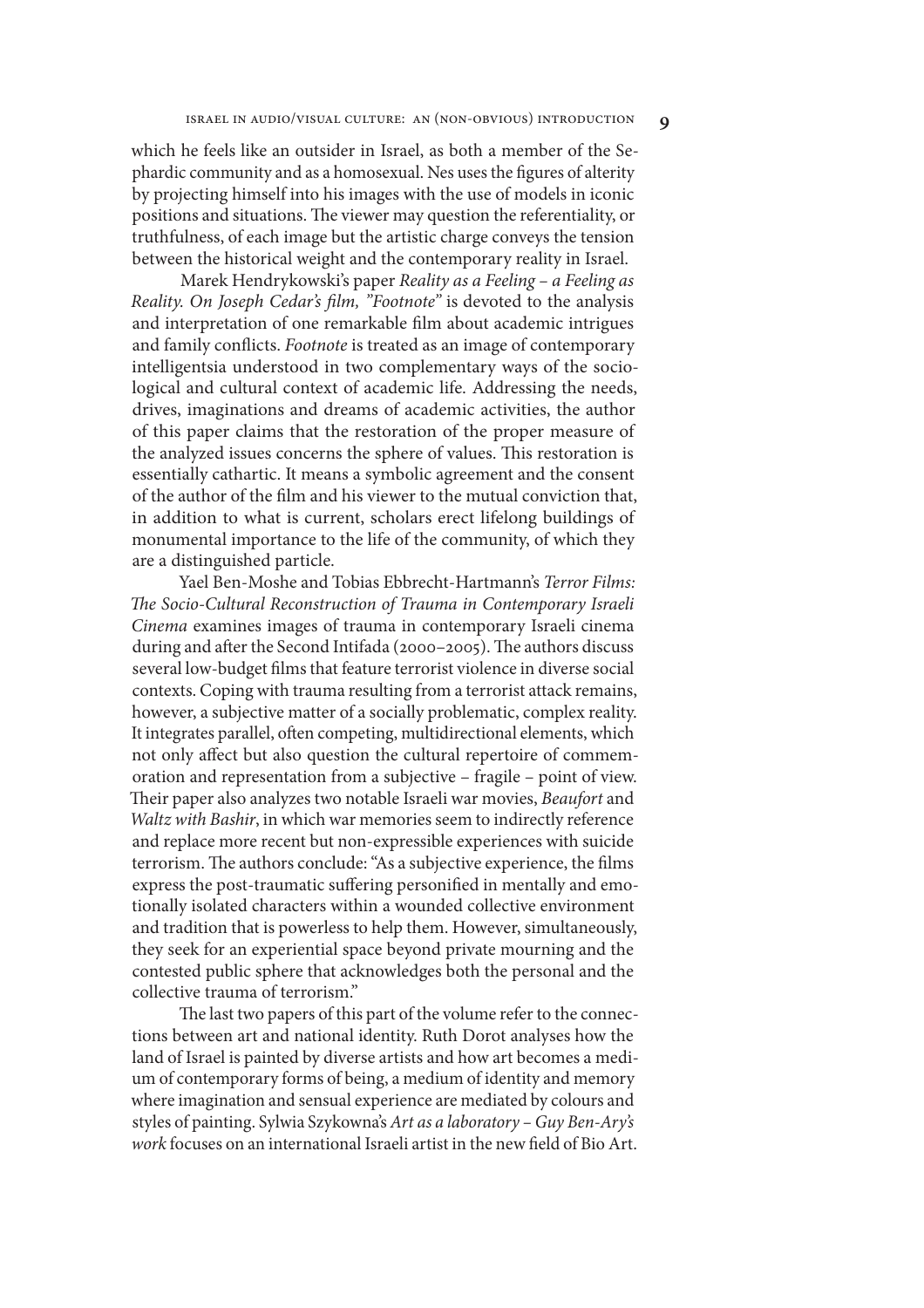Based on the premises that art cannot exist without medium built inter alia on tissue engineering, electrophysiology, microscopy and other biological techniques, Szykowna analyzes the distinct contribution of Guy Ben-Ari to bio art. The medium in both articles connects two different perspectives – first, being an Israeli artist in the land of Israel, and second, being an Israeli artist outside the land of Israel.

Ruth Dorot's article entitled *Mosaic of Israel's Landscapes as an Expression of Geographical, Cultural, and Religious Diversity* features twelve landscape paintings created by Ludwig Blum, Michael Kovner, Baruch Nachshon, Reuven Rubin, Mordechai Ardon, Nachum Guttman, Oded Feingersh, Ron Gang, Larisa Bersky, Marcel Janco, Mordechai Levanon, and Pamela Sharni. The land of Israel in these paintings functions as a medium full of images and imaginations, which condense thinking about Israel in the context of geographical, historical and symbolic forms of being. Israel is shown in the paintings from the country's most southern point to the most northern one. The authors of the paintings represent diverse styles, although their vision of the land is rooted in the dichotomy between the ancient history of Israel and the contemporary state. The idea that the land functions as a medium is highly intriguing in the context of the meanings, symbols, and imaginings of national culture.

Sylwia Szykowna's article entitled *Art as a laboratory – Guy Ben-Ary's work* deals with *bio art* works of Israeli artists who provokes critical thinking about the place and role of humans in the contemporary world. The ontology of audio/visual medium changes with understanding the limits of reality. Guy Ben-Ary is an artist who looks for the best laboratory where he can study reality with no references to his Israeli identity, suggesting, in the words of the author, that "being Israeli is an open ontology" (Sylwia Szykowna).

We choose articles for this issue in which Israel was shown in dynamic ways and far from stereotypical (and instrumental) perspectives. This interdisciplinary volume reflects present changes in thinking about humanities in general. Till the second part of the 20th century, we used to think that being a humanist meant being a person whose knowledge was like a set of data closed and controlled by diverse discourses. One of the worst consequences of this attitude was the lack of transgressive power of knowledge. People who "had" knowledge could not be understood by all of these people who knew "less" than them. That is why stereotypes and ignorance functioned like vampires of rationality in daily life. Nowadays, the humanities are the forms of critical thinking and critical forms of intellectual conversion from ignorance into dialogue built on knowledge; before the paradigm shift in the humanities, we could observe mainly a monologue of knowledge (which is why knowledge was treated instrumentally, for example, in the totalitarian systems) imposed by some authority. New digital media and the changes in their ontologies of transmission knowledge (i.e.: social networks, diverse sources of information, proliferation of discourses)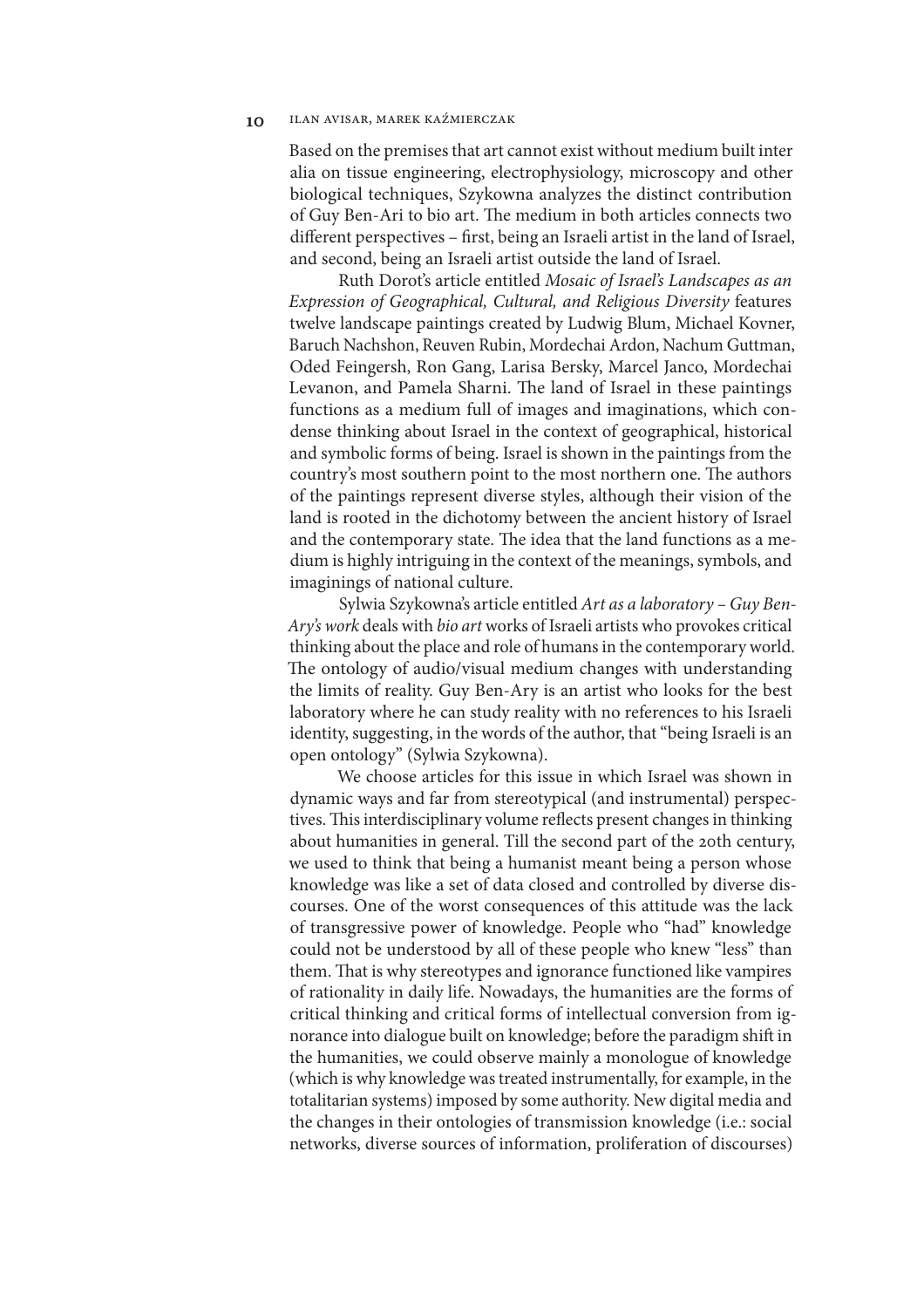# israel in audio/visual culture: an (non-obvious) introduction **11**

among people imply one of the causes of the paradigm shift. Indeed the new vistas of academic studies have also generated numerous devious works that seek to delegitimize Israel with unabashed animosity against the Jewish state. In the present volume, the audio/visual texts in this context convey the complexities of modern communications, implying openness for new forms of thinking and talking, and being open for the factuality and meaning of Israel in diverse dimensions of our common existence.

The second part of the volume entitled *Author Gallery*, present images created by Adi Nes. His photographs address specific Israeli moments, situations, and characters in forms and details that combine national reflections and universal meanings, creating expressive works that have gained him international recognition as one of the most distinguished artist photographers of the 21st century. **Author Gallery**

There are six articles in this part of the volume. Two of them are in English and four are in Polish. The flexibility of this part of the journal implies articles where the reader can find original and subtle intellectual "reports" from the research focused on film studies in general. This part of the volume does not refer to the main issue of the volume. All of these six texts present dynamic perspectives in thinking about cinema, in which the reader can find reflection built on different methodologies: cognitive science, the history of cinema, analysis and interpretation of films. **Varia**

Hanna Przybysz wrote the article entitled *An artist treated as an unconscious neurobiologist in the context of cognitive film studies: Hugo Münsterberg and Lev Kuleshov (Artysta jako nie*ś*wiadomy neurobiolog. Filmoznawczo-neurokognitywistyczna analiza my*ś*li Hugo Münsterberga i Lwa Kuleszowa*). The author of this article – concerning Hugo Münsterberg's and Lev Kuleshov's creativity *–* shows that great artists are unconscious neurobiologists even when there was no knowledge about neurobiology, cognitive psychology and cognitive science. Hugo Münsterberg and Lev Kuleshov are treated by Hanna Przybysz as the two pioneers of pre-cognitive research and reflection in film studies. It is obvious that cinema is shaped by human perception and that human perception is stimulated by cinema, but the author of the article shows, via the present state of research in cognitive science, the pioneering visions and achievements of these two creators who nowadays are almost forgotten.

Nikica Gilić wrote the article entitled *Modernism and Auteurial*  Cinema in Croatia in the 1960s (Modernizm a film autorski lat sześć*dziesi*ą*tych w Chorwacji)* about a peculiar moment in the history of Cinema in Croatia. The author considers the production modes of the era in Croatia and Yugoslavia, as well as some elements of the poetics of cinematic modernism. Nikica Gilić describes modernism and auteurial *cinema* through interpreting Branko Ivanda's feature debut *Gravity* (*Gravitacija*).